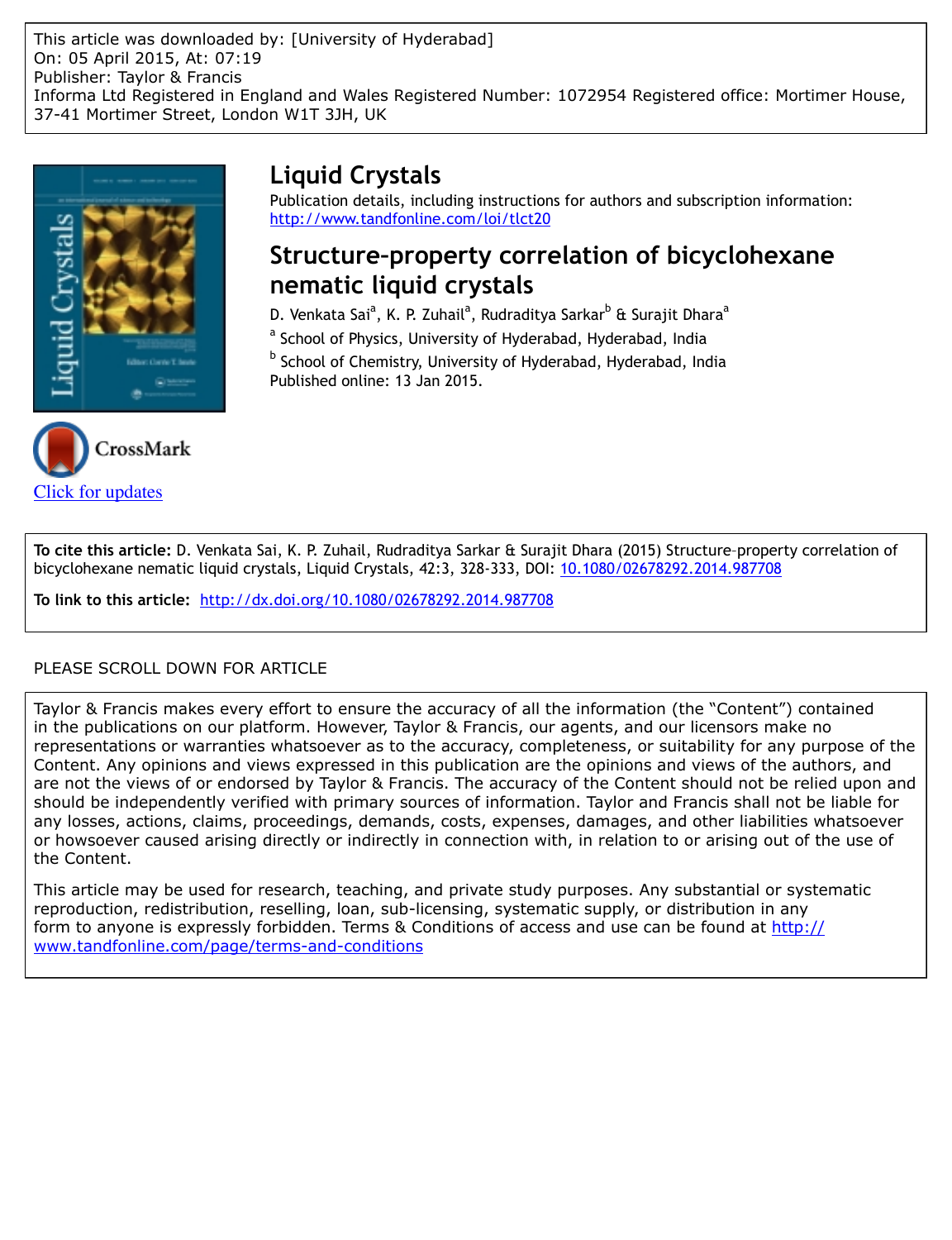

# Structure–property correlation of bicyclohexane nematic liquid crystals

D. Venkata Sai<sup>a</sup>, K. P. Zuhail<sup>a</sup>, Rudraditya Sarkar<sup>b</sup> and Surajit Dhara<sup>a</sup>\*

<sup>a</sup>School of Physics, University of Hyderabad, Hyderabad, India; <sup>b</sup>School of Chemistry, University of Hyderabad, Hyderabad, India

(Received 7 October 2014; accepted 11 November 2014)

We report measurements of birefringence, dielectric anisotropy, splay and bend elastic constants of a homologous series of bicyclohexane nematic liquid crystals. These liquid crystals exhibit low birefringence and high negative dielectric anisotropy. In the nematic phase, the ratio of bend to splay elastic constant is less than 1  $(K_{33}/K_{11} \simeq 0.7)$ . The low birefringence, high negative dielectric anisotropy and low elastic constant ratio are discussed based on the optimised molecular structure obtained from density functional calculations.

Keywords: bicyclohexane nematic liquid crystals; birefringence; elastic constants; density functional theory

## 1. Introduction

The physical properties of liquid crystals such as optical, dielectric and viscoelastic properties strongly depend on the molecular structure. The electrooptical response of the liquid crystal displays (LCDs) depends on the physical properties. Usually calamitic liquid crystals (made of rod-like molecules) are used for LCD applications. In order to improve the performance of LCDs, efforts have always been made to synthesise new molecules. This led to the discovery of many liquid crystals with new phases and physical properties. A class of such liquid crystals are known as bent-core liquid crystals. The effective shapes of the constituent molecules are bent type. Occasionally the bent-shaped molecules also show nematic phase and mostly they exhibit negative dielectric anisotropy, lower bend elastic constant, large rotational viscosity and flexo-electric coefficients. It has been established that the molecular shape has a significant role on the above mentioned physical properties.[[1](#page-5-0)–[7\]](#page-5-0)

Recently, a nematic liquid crystal with bicyclohexane core (CCN-47) has been reported to show a discontinuous anchoring transition with a large thermal hysteresis on perfluoropolymer-treated cells.[\[8](#page-5-0)] Subsequently, several physical phenomena and new applications of this transition have been reported. For example, it has been exploited to demonstrate rewritable memory device,[\[9](#page-5-0)–[11](#page-5-0)] microflow-induced bistable alignment,[[12\]](#page-5-0) and photothermal switching of conductivity in liquid crystal conducting polymer– nanofibre composites.[\[13](#page-5-0)] The heat capacity and thermal diffusivity change of discontinuous anchoring transition have also been reported.[\[14](#page-6-0),[15\]](#page-6-0) Very recently, the origin of the anchoring transition has

been explained both experimentally and theoretically. [\[16](#page-6-0)] The molecular structure of this liquid crystal is very different from conventional liquid crystals made of one or more phenyl rings. These interesting results and optical effects encouraged us to measure the physical properties and understand the structure–property correlation of these bicyclohexane liquid crystals. In this paper, we report on the measurements of some physical properties such as birefringence, dielectric anisotropy, splay and bend elastic constants as a function of temperature. The results are discussed based on the optimised molecular structure obtained from the density functional theory (DFT).

#### 2. Experimental

For measuring physical properties, cells were prepared by two indium tin oxide (ITO)-coated glass plates with circularly patterned electrodes. The plates were spin coated with polyimides (AL-1254 and JALS-204) and cured at 180°C and 200°C, respectively, for 1 h and rubbed antiparallel way for planar and homeotropic alignment of the director (the average alignment direction of the molecules). Cells were made by placing the two plates together, ensuring that the electrode area overlaps. The separation was controlled by glass-bead spacers with diameters  $8-13.5 \mu m$  for various measurements. The thickness of the empty cell was measured with  $\pm 1\%$  accuracy by an interferometric technique using a spectrometer (Ocean Optics, HR-4000). The empty cell was heated and filled with the sample in the isotropic phase. The alignment of the sample was observed using a polarising optical microscope (Nikon, LV100 POL) and a temperature controller

<sup>\*</sup>Corresponding author. Email: sdsp@uohyd.ernet.in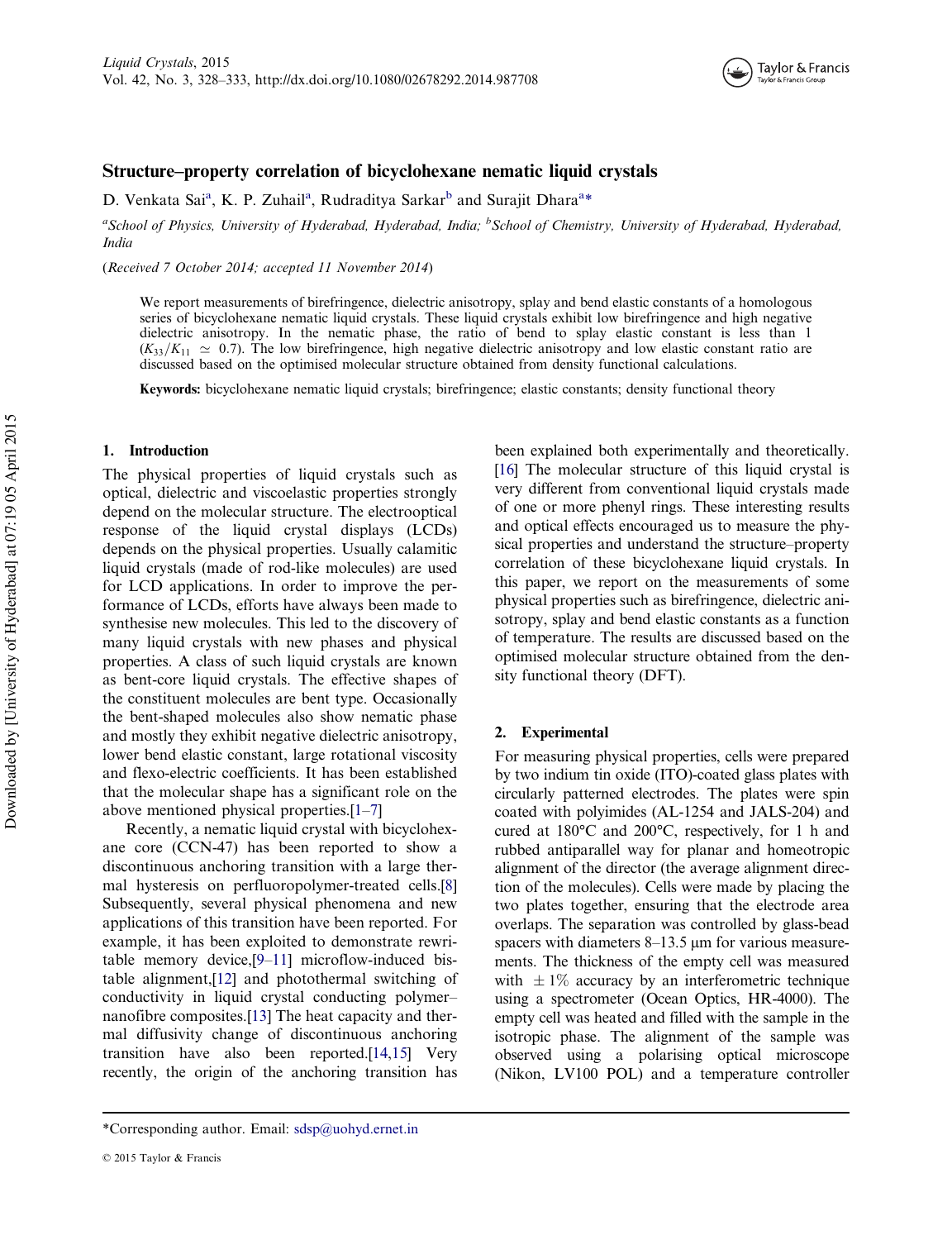(Instec, mK 1000). The temperature-dependent birefringence in a planar cell was measured by using a phase modulation technique [\[17\]](#page-6-0) with the help of a helium–neon laser, photoelastic modulator (PEM-100) and a lock-in amplifier. The dielectric constants are measured by using an LCR meter (Agilent E4980A). The parallel component of the dielectric constant was measured in a homeotropic cell at an applied voltage of 0.2 V below the Freedericksz threshold voltage. To measure the perpendicular component of dielectric constant, the effective dielectric constant was measured as a function of applied voltage (from 0.02 V to 15 V in steps of 0.02 V) at various temperatures. The experimental variation of the voltage-dependent dielectric constant tends to saturate at high voltages. The linear part of the dielectric constant is plotted against  $1/V$  and extrapolated to  $1/V = 0$  to obtain  $\epsilon_{\perp}$  at various temperatures. The measured value is in good agreement with the measurement made in planar cells. The bend elastic constant  $(K_{33})$ is obtained from the electric field-induced Freedericksz transition [[18](#page-6-0)] and is given by  $K_{33} = \epsilon_0 |\Delta \epsilon| (V_{th}/\pi)^2$ , where  $V_{th}$  is the Freedericksz threshold voltage and  $\Delta \epsilon = (\epsilon_{\parallel} - \epsilon_{\perp})$  is the dielectric anisotropy.  $K_{11}$  was estimated from the fitting of the voltage-dependent dielectric constant with the theoretical equations [[19\]](#page-6-0):

### 3. Results and discussion

The phase transition temperatures of the compounds  $4, 4$ -dialkyl- $(1\alpha, 1\alpha)$   $\alpha$ -bicyclohexyl)-4  $\beta$ -carbonitrile (CCN-mn) are shown in Table 1. All the compounds have the same core with varying alkyl chain length on both sides ([Figure 2](#page-3-0)). The compound CCN-35 exhibits only nematic (N) phase. CCN-38 and CCN-47 exhibit nematic and smectic-A (SmA) phases. The remaining compounds CCN-46, CCN-55 and CCN-73 exhibit nematic and smectic-B (SmB) phases. Some physical characterisations such as X-ray, NMR and dielectric relaxation studies on some of these compounds have been reported.[[21](#page-6-0)–[27](#page-6-0)]

The variation of dielectric anisotropy ( $\Delta \epsilon$ ) with shifted temperature is shown in [Figure 1](#page-3-0). The dielectric anisotropy is negative ( $\Delta \epsilon < 0$ ) in all the compounds and exhibits a typical behaviour, that is,  $\Delta \epsilon$  increases with decreasing temperature. At a relative temperature, the dielectric anisotropy is largest for CCN-35 and lowest for CCN-47. The variation of birefringence  $(\Delta n)$  of the compounds with shifted temperature is shown in the inset of [Figure 1](#page-3-0). The birefringence is very low in all the compounds, for example, near the room temperature  $\Delta n \approx 0.03$ . It may be mentioned that  $\Delta n$  is more than five times lower than the very well-known liquid crystal, for

$$
\frac{V}{V_{th}} = \frac{2}{\pi} \sqrt{1 + \gamma \sin^2(\phi_m)} \times \int_{\psi=0}^{\psi=\frac{\pi}{2}} \sqrt{\frac{1 + \kappa \sin^2(\phi_m) \sin^2(\psi)}{(1 + \gamma \sin^2(\phi_m) \sin^2(\psi)) (1 - \sin^2(\phi_m) \sin^2(\psi))}} d\psi
$$
(1)

$$
\epsilon_{eff}(V) = \epsilon_{||} \times \left( \frac{\int_{\psi=0}^{\psi=\frac{\pi}{2}} \sqrt{\frac{\left(1+\kappa\sin^2(\phi_m)\sin^2(\psi)\right)\left(1+\gamma\sin^2(\phi_m)\sin^2(\psi)\right)}{\left(1-\sin^2(\phi_m)\sin^2(\psi)\right)}}d\psi}{\int_{\psi=0}^{\psi=\frac{\pi}{2}} \sqrt{\frac{\left(1+\kappa\sin^2(\phi_m)\sin^2(\psi)\right)}{\left(1+\kappa\sin^2(\phi_m)\sin^2(\psi)\right)\left(1-\sin^2(\phi_m)\sin^2(\psi)\right)}}d\psi} \right) \tag{2}
$$

where  $\epsilon_{\text{eff}}$  is the effective dielectric constant,  $\varphi_m$  is the tilt angle at the middle of the cell and the other terms of the reduced quantities are  $\gamma = (\epsilon_{\perp}/\epsilon_{\parallel}) - 1$ ,  $\kappa = (K_{11}/K_{33}) - 1$ .  $\varphi$  is the z-dependent tilt angle and  $\varphi_m$  is the maximum tilt angle at the middle of the cell  $(z = d/2)$  and substituted with  $\sin(\phi) = \sin(\phi_m)\sin(\psi)$ . The dielectric constant at higher voltage are fitted to the above equations by an iterative procedure to get the splay elastic constant  $K_{11}$ .[\[20](#page-6-0)]

Table 1. Phase transition temperatures of the compounds.

| Compounds | Phase transition temperatures $(°C)$ |  |  |  |
|-----------|--------------------------------------|--|--|--|
| $CCN-35$  | $Cr$ 38.4 N 49.3 I                   |  |  |  |
| $CCN-38$  | Cr 41 SmA (23) N 49.5 I              |  |  |  |
| $CCN-46$  | Cr 30 SmB (26) N 54.7 I              |  |  |  |
| $CCN-47$  | Cr 25.6 SmA 28.2 N 57.3 I            |  |  |  |
| $CCN-55$  | $Cr$ 25 SmB 30 N 66.4 I              |  |  |  |
| $CCN-73$  | Cr 38.6 SmB (38) N 50.2 I            |  |  |  |
|           |                                      |  |  |  |

Note: Cr, crystal; N, nematic; SmA, smectic-A; SmB, smectic-B.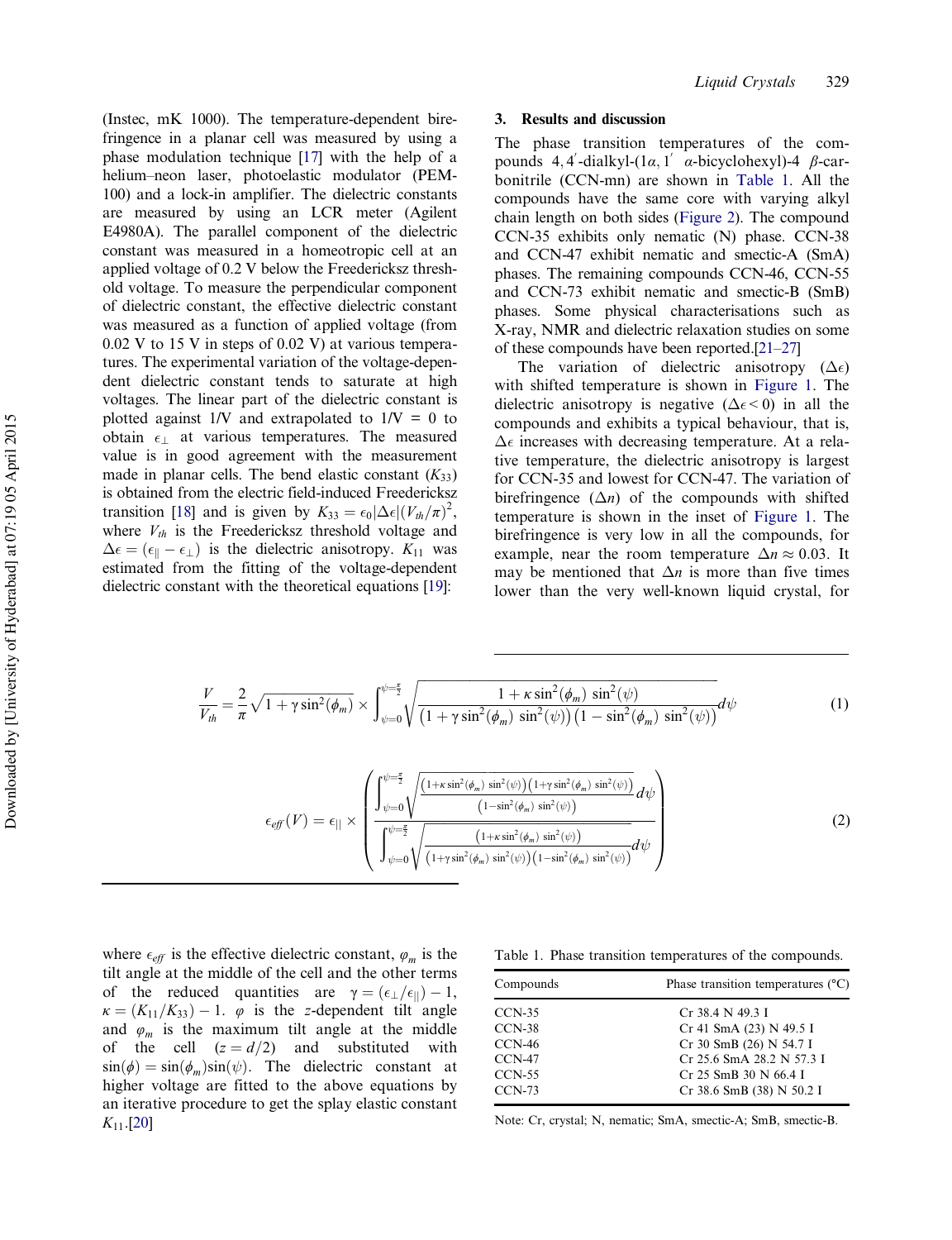<span id="page-3-0"></span>

Figure 1. (colour online) Variation of dielectric anisotropy  $(\Delta \epsilon)$  of the compounds as a function of shifted temperature. Frequency for the dielectric measurement is 4111 Hz. (Inset) Temperature variation of birefringence  $(\Delta n)$  measured at  $\lambda = 632.8$  nm.

example, 5CB (pentyl cyanobiphenyl). The birefringence of bicyclohexane compounds with longitudinal cyano group such as nCCH (trans, trans-4'-n-alkylbicyclohexyl-4-carbonitriles) has been reported by several authors.[[28\]](#page-6-0) It appears that the birefringence of CCN-mn homologues is somewhat lower (about 25%) than that of nCCH compounds.

In order to understand the structure–property correlation, we performed ground state electronic structure calculations of all the molecules with the help of the DFT by using GAUSSIAN-09 suite programming package. All the calculations are performed in the gas phase and optimisation of the structures is done by B3LYP level of theory using cc-pVDZ basis set.[\[29](#page-6-0)] Figure 2 shows the two-dimensional (2D) projection of optimised structures of the molecules. It is observed that the molecules are not linear and their 2D projections (keeping the cyano group along the y-axis and bicyclohexane along the x-axis) are bent-shaped. The principal components of the dipole moments and



Figure 2. (colour online) Two-dimensional projection of the energy-minimised molecular structures obtained by DFT calculations in the gas phase.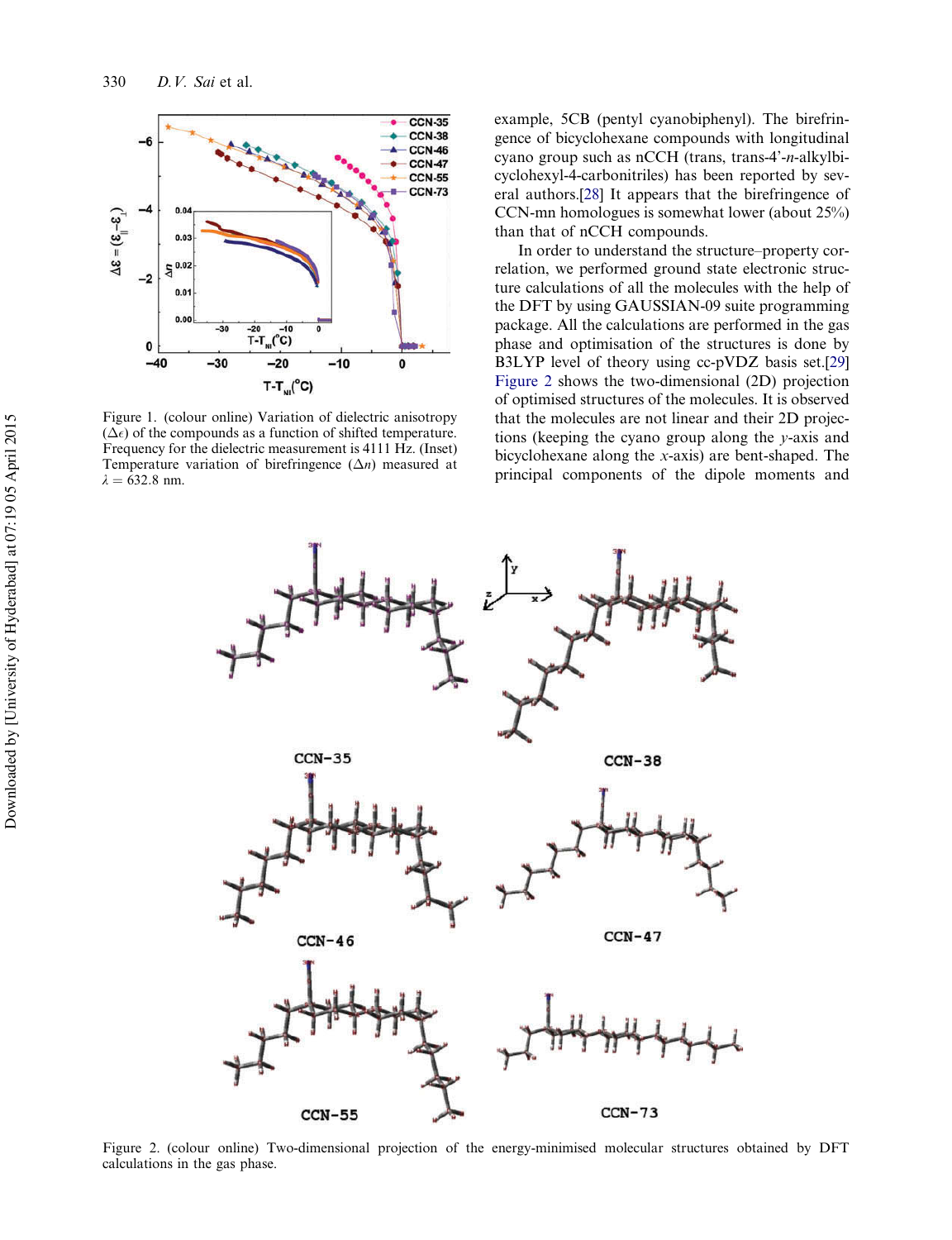| Compounds |               | Dipole moment (D) |           | Polarisability (a.u.) |          |          |
|-----------|---------------|-------------------|-----------|-----------------------|----------|----------|
|           | $\mu_{\rm r}$ | $\mu_{v}$         | $\mu_{z}$ | $a_{rr}$              | $a_{vv}$ | $a_{77}$ |
| $CCN-35$  | 0.276         | 3.818             | 0.438     | 262.56                | 225.34   | 216.53   |
| $CCN-38$  | 0.726         | 3.757             | 0.314     | 308.70                | 259.53   | 244.50   |
| $CCN-46$  | 0.138         | 3.864             | 0.159     | 286.48                | 248.99   | 239.52   |
| $CCN-47$  | 0.165         | 3.903             | 0.186     | 304.48                | 257.39   | 249.64   |
| $CCN-55$  | 0.910         | 3.639             | 0.932     | 283.67                | 256.86   | 235.70   |
| $CCN-73$  | 0.482         | 2.199             | 3.158     | 295.61                | 224.72   | 262.47   |

Table 2. Components of dipole moment and principal polarisabilities obtained from DFT calculations.

polarisabilities are listed in Table 2. The transverse components of dipole moments  $(\mu_v \text{ or } \mu_z)$  are much larger in magnitude than that of the longitudinal components ( $\mu_x$ ). For example, in CCN-35,  $\mu_x =$ 0.276 D,  $\mu_v = 3.818$  D and  $\mu_z = 0.438$  D, respectively. This explains the origin of large negative dielectric anisotropy in all the compounds. The polarisabilities of all the compounds are larger along the long molecular axis (x-axis) compared to the components in the  $y$  and  $z$  directions. The birefringence of the compounds is proportional to the polarisability anisotropy  $(\Delta \alpha)$ . In uniform sample, the polarisability anisotropy can be defined as  $\Delta \alpha \approx a_{xx}$  $(\alpha_{yy} + \alpha_{zz})/2$ . The average  $\Delta \alpha$  of all the compounds is about 50 (a.u.) and it is about five times lower than that of 5CB [[30\]](#page-6-0) and consistent with five times lower birefringence of CCN-mn compounds.

The splay and bend elastic constants  $(K_{11}$  and  $K_{33})$ were measured from the voltage-dependent dielectric constant data in the homeotropic cell as described in the experimental section. The variation of splay  $(K_{11})$ and bend  $(K_{33})$  elastic constants as a function of temperature is shown in Figure 3. The variation of  $\epsilon_{\text{eff}}$  together with the best fit of Equations (1) and (2) is also shown in the inset of Figure 3(a). Both  $K_{11}$  and  $K_{33}$  of all the compounds (except CCN-47) in the nematic phase increase with decreasing temperature. In addition, both the elastic constants show presmectic divergence in CCN-47 compound. The ratio of  $K_{33}/K_{11}$  is shown in the inset of Figure 3(b). Interestingly, it is observed that  $K_{33}$  is lower than  $K_{11}$ , that is,  $K_{33}/K_{11} \simeq 0.7$ , except very close to the SmA phase transition temperature of CCN-47. Similar behaviour may also be expected in CCN-38 but the N-SmA transition temperature is below the ambient and beyond accessible temperature range of our temperature controller. The presmectic divergence of  $K_{11}$  is rare as the splay distortion is permitted even in the smectic-A phase. However, there are a few reports showing presmectic divergence of both  $K_{11}$ and  $K_{33}$ .[[2,](#page-5-0)[20](#page-6-0)] In case of bent-core nematic liquid crystals, it has been reported that  $K_{33} < K_{11}$  and occasionally they exhibit unusual temperature



Figure 3. (colour online) (a) Variation of splay elastic constant  $(K_{11})$  as a function of shifted temperature. (Inset) Effective dielectric constant as a function of applied voltage. Solid black line is a theoretical fit to the experimental data. (b) Temperature variation of bend elastic constant  $(K_{33})$ . (Inset) Temperature variation of the ratio,  $K_{33}/K_{11}$ .

dependence.[[1,4\]](#page-5-0) It was suggested that the strain in the bend distortion is partly relieved if the molecules are curved or bent shaped and consequently  $K_{33}$  is expected to be lower than  $K_{11}$ .[\[31](#page-6-0)] The energy-minimised structures of the present calamitic molecules are bent type ([Figure 2](#page-3-0)) and expected to be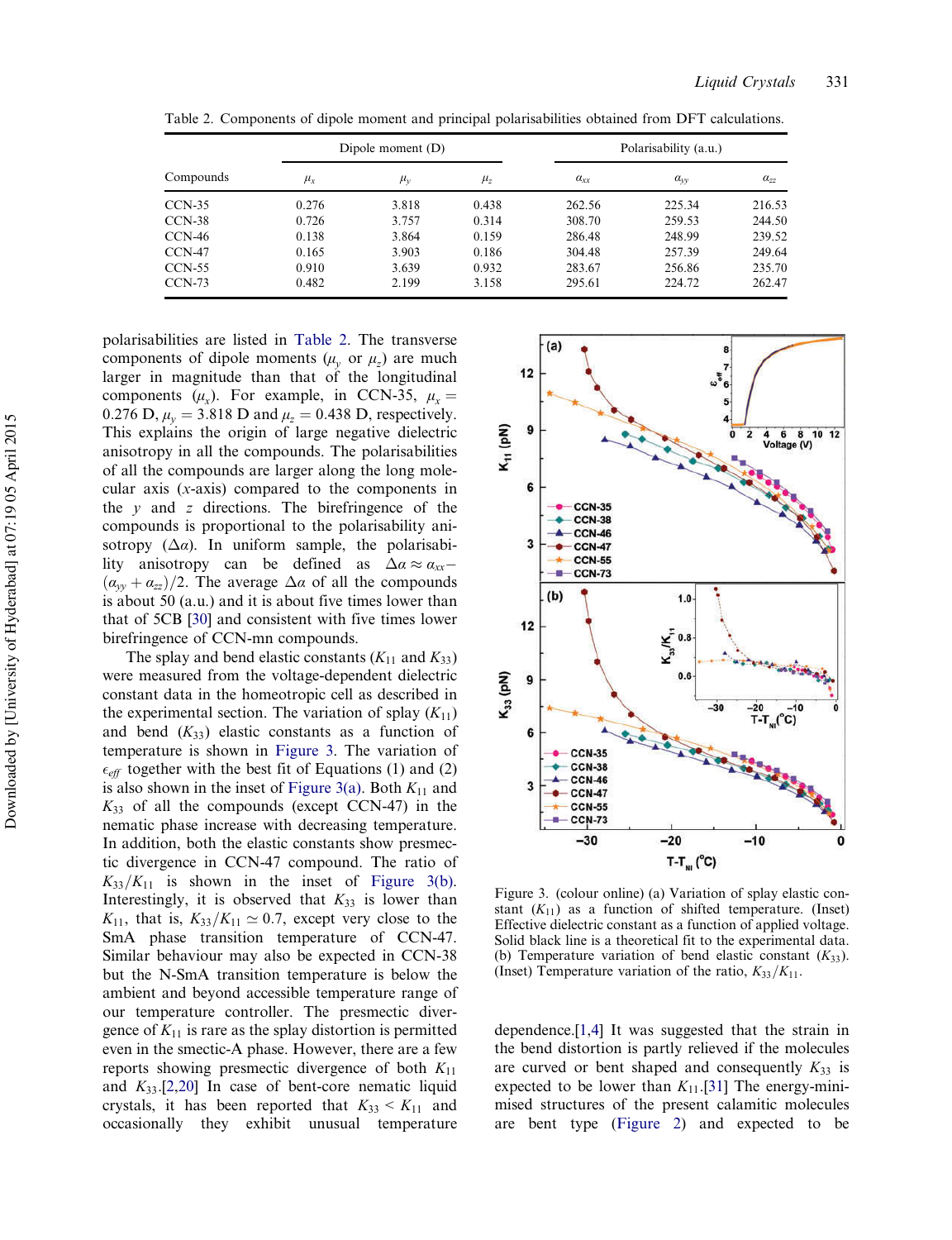<span id="page-5-0"></span>responsible for the similar results as that of bent-core nematic liquid crystals.

It may be useful to discuss and compare the elastic constant ratio with bicyclohexane nematic compounds such as nCCH.[\[32](#page-6-0)] It was reported that the elastic constant ratio of nCCH is always greater than 1 (i.e.  $K_{33}/K_{11} > 1$ ). This is in contrast to the observed effect in the present compounds. The important structural difference between the two homologous series of nCCH and CCN-mn is the position of the cyano group (-CN). In case of nCCH, the cyano group is at the longitudinal position, whereas in CCN-mn, it is in the lateral position. In addition, the alkyl chains are present on both sides of bicyclohexane. The side chains of CCN-mn increase the flexibility of the molecules. Apart from the enhanced flexibility, the transverse dipole moment of CCN-mn molecules can have a significant role on the ratio of the curvature elastic constants. It was proposed that the effect of dipole moment on the elastic constants is connected to the local ordering of the dipoles in nCCH compounds. [\[33](#page-6-0)] The effective molecular length could be greater in nCCH compounds because of the antiparallel local ordering of the molecules with the overlapped cyano group. It has been shown both experimentally and theoretically that in nematic liquid crystals,  $K_{33}/K_{11} \propto (L/W)^2$ , where L is the length and W is the width of the mesogenic molecule, respectively.[\[31](#page-6-0)] Thus, the lower ratio of  $K_{33}/K_{11}$  of CCN-mn compounds than nCCH compounds partially could be due to the absence of local ordering, apart from the effect of molecular shape.

#### 4. Conclusion

In conclusion, we have measured the birefringence, dielectric anisotropy, splay and bend elastic constants of homologous series of bicyclohexane nematic liquid crystals as a function of temperature. The optimised molecular structure obtained from the calculation of DFT shows that the molecules are bent-shaped with large transverse dipole moments and low polarisability anisotropy. The low birefringence, high negative dielectric anisotropy and low elastic constant ratio of the compounds are explained based on the optimised molecular properties.

#### Acknowledgements

We gratefully acknowledge support from the DST (SR/NM/ NS-134/2010) and CSIR (03(1207)/12/EMR-II), DST PURSE and UPE-II. VD acknowledges UGC for fellowship. We thank Prof. W. Haase for providing CCN-mn compounds. RS acknowledges UGC for doctoral fellowship. We thank Prof. S. Mahapatra, School of Chemistry, UoH, for useful discussion.

## **References**

- [1] Sathyanarayana P, Mathews M, Li Q, Sastry VSS, Kundu B, Le KV, Takezoe H, Dhara S. Splay bend elasticity of a bent-core nematic liquid crystal. Phys Rev E. 2010;81:010702R-1–010702R-4. DOI:[10.1103/](http://dx.doi.org/10.1103/PhysRevE.81.010702) [PhysRevE.81.010702.](http://dx.doi.org/10.1103/PhysRevE.81.010702)
- [2] Sathyanarayana P, Varia MC, Prajapati AK, Kundu B, Sastry VSS, Dhara S. Splay-bend elasticity of a nematic liquid crystal with T-shaped molecules. Phys Rev E. 2010;82:050701R-1–050701R-4. DOI:[10.1103/](http://dx.doi.org/10.1103/PhysRevE.82.050701) [PhysRevE.82.050701.](http://dx.doi.org/10.1103/PhysRevE.82.050701)
- [3] Arun Kumar T, Le KV, Kim JK, Takezoe H, Dhara S. Alignment of unconventional nematic liquid crystals. Liq Cryst. 2011;38:917–924. DOI:[10.1080/](http://dx.doi.org/10.1080/02678292.2011.585522) [02678292.2011.585522](http://dx.doi.org/10.1080/02678292.2011.585522).
- [4] Sathyanarayana P, Radhika S, Sadashiva BK, Dhara S. Structure-property correlation of a hockey stickshaped compound exhibiting N-SmA-SmC<sub>a</sub> phase transitions. Soft Matter. 2012;8:2322–2327. DOI:[10.](http://dx.doi.org/10.1039/c2sm06767f) [1039/c2sm06767f](http://dx.doi.org/10.1039/c2sm06767f).
- [5] Kaur S, Tian L, Liu H, Greco C, Ferrarini A, Seltmann J, Lehmann M, Gleeson HF. The elastic and optical properties of a bent-core thiadiazole nematic liquid crystal: the role of the bend angle. J Mater Chem C. 2013;1:2416–2425. DOI:[10.1039/](http://dx.doi.org/10.1039/c3tc00852e) [c3tc00852e](http://dx.doi.org/10.1039/c3tc00852e).
- [6] Kaur S, Addis J, Greco C, Ferrarini A, Görtz V, Goodby JW, Gleeson HF. Understanding the distinctive elastic constants in an oxadiazole bent-core nematic liquid crystal. Phys Rev E. 2012;86:041703-1– 041703-11. DOI:[10.1103/PhysRevE.86.041703.](http://dx.doi.org/10.1103/PhysRevE.86.041703)
- [7] Jákli A. Liquid crystals of the twenty-first century nematic phase of bent-core molecules. Liq Cryst Rev. 2013;1:65–82. DOI:[10.1080/21680396.2013.803701](http://dx.doi.org/10.1080/21680396.2013.803701).
- [8] Dhara S, Kim JK, Jeong SM, Kogo R, Araoka F, Ishikawa K, Takezoe H. Anchoring transitions of transversely polar liquid-crystal molecules on perfluoropolymer surfaces. Phys Rev E. 2009;79:060701R-1– 060701R-4. DOI:[10.1103/PhysRevE.79.060701](http://dx.doi.org/10.1103/PhysRevE.79.060701).
- [9] Kim JK, Araoka F, Jeong SM, Dhara S, Ishikawa K, Takezoe H. Bistable device using anchoring transition of nematic liquid crystals. Appl Phys Lett. 2009;95:063505-1–063505-3. DOI:[10.1063/1.3202781.](http://dx.doi.org/10.1063/1.3202781)
- [10] Kim JK, Le KV, Dhara S, Araoka F, Ishikawa K, Takezoe H. Heat-driven and electric-field-driven bistable devices using dye-doped nematic liquid crystals. J Appl Phys. 2010;107:123108-1–123108-4. DOI:[10.1063/1.3446826.](http://dx.doi.org/10.1063/1.3446826)
- [11] Kumar TA, Le KV, Aya S, Kang S, Araoka F, Ishikawa K, Dhara S, Takezoe H. Anchoring transition in a nematic liquid crystal doped with chiral agents. Phase Trans. 2012;85:888–899. DOI:[10.1080/](http://dx.doi.org/10.1080/01411594.2012.692092) [01411594.2012.692092](http://dx.doi.org/10.1080/01411594.2012.692092).
- [12] Jampani VSR, Sǩ arabot M, Takezoe H, Muševič I, Dhara S. Laser-driven microflow-induced bistable orientation of a nematic liquid crystal in perfluoropolymer-treated unrubbed cells. Opt Express. 2013;21:724–729. DOI:[10.1364/OE.21.000724.](http://dx.doi.org/10.1364/OE.21.000724)
- [13] Rasna MV, Zuhail KP, Manda R, Paik P, Haase W, Dhara S. Discontinuous anchoring transition and photo-thermal switching in composites of liquid